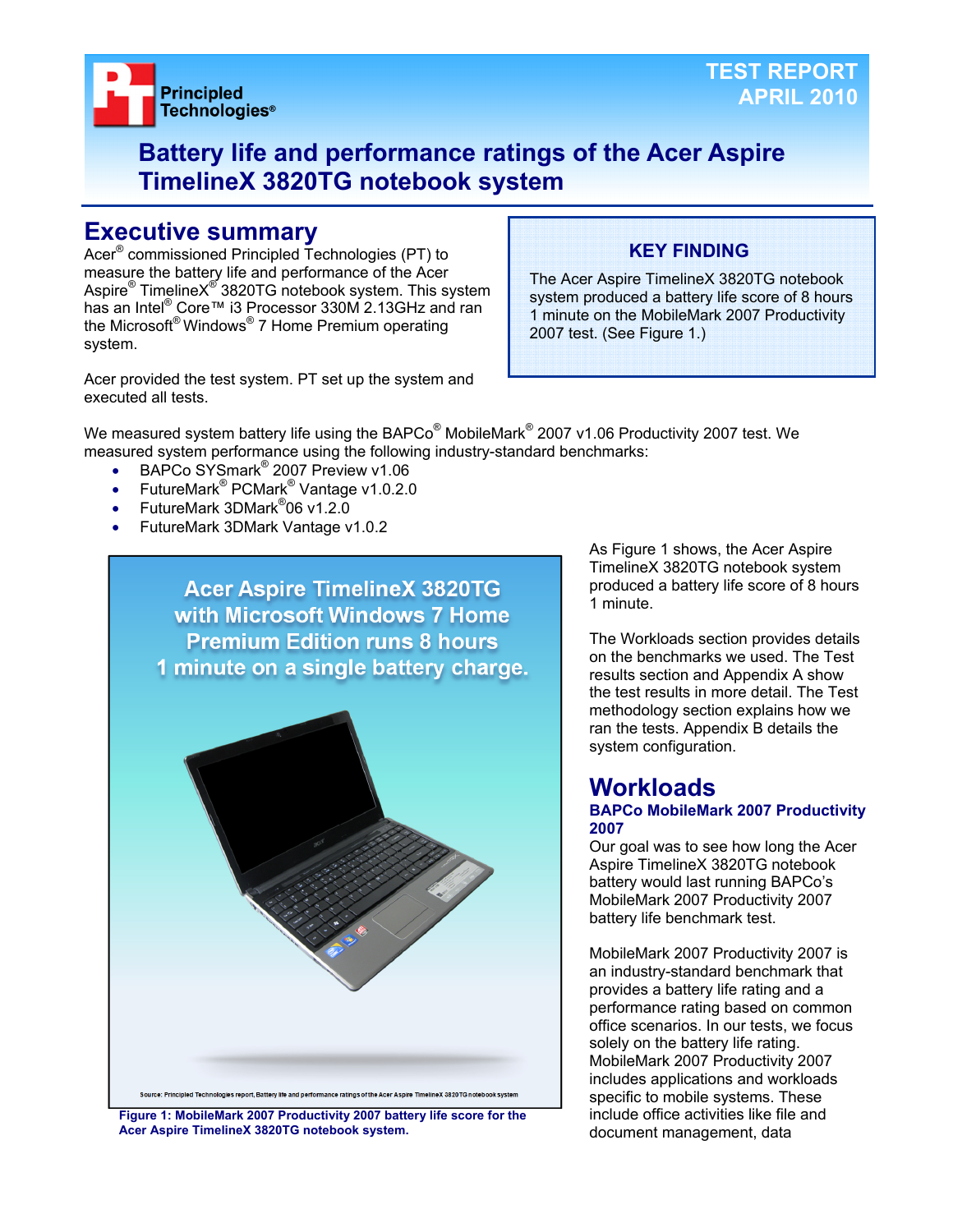processing, and rich content creation. This module provides a score for battery life of the tested applications.

MobileMark 2007 Productivity 2007 includes the following applications with their corresponding tasks:

- Microsoft Project 2003 (project management)
- $\bullet$  Microsoft Excel® 2003 (calculation sheets)
- Microsoft Outlook<sup>®</sup> 2003 (emails, calendars, scheduler)
- Microsoft PowerPoint<sup>®</sup> 2003 (slide presentations)
- Microsoft Word® 2003 (formatted text documents)
- WinZip<sup>®</sup> Computing and WinZip Pro 10.0 (compressed archives)
- Adobe<sup>®</sup> Photoshop<sup>®</sup> CS2 (manipulated and compressed images)
- Adobe Illustrator<sup>®</sup> CS2 (manipulated images)
- Adobe Flash<sup>®</sup> 8 (vector graphics, animation).

MobileMark 2007 measures system battery life in minutes. MobileMark 2007 records system battery life at the start of the Productivity 2007 benchmark. It repeats the benchmark workload until the system battery life is depleted, or until the system powers down due to low battery life. At the 7 percent battery life setting, MobileMark 2007 records a timestamp once per minute. At the end of the benchmark, it compares the beginning timestamp to the final (last recorded) timestamp. MobileMark 2007 derives its system battery life rating as the number of minutes between the start and end timestamps.

We followed the run rules that BAPCo specifies for MobileMark 2007 here: http://www.bapco.com/support/mobilemark2007/Manual/rules.html.

For more information on this benchmark, see http://www.bapco.com/products/mobilemark2007/.

## **BAPCo SYSmark 2007 Preview v1.06**

BAPCo's SYSmark 2007 Preview v1.06 performance metric tests processor performance in the following four office workload scenarios: e-learning, office productivity, video creation, and 3D modeling. SYSmark 2007 Preview records the time the system takes to complete each individual operation in each scenario. For more information on this benchmark, see http://www.bapco.com/products/sysmark2007preview/.

## **FutureMark PCMark Vantage v1.0.2.0**

FutureMark's PCMark Vantage v1.0.2.0 benchmark suite tests system CPU and GPU performance, RAM speeds, and hard drive read/write speeds. The benchmark runs common tasks such as video playback, audio and video transcoding, data encryption, Windows mail, game testing, and web page rendering. For more information on this benchmark, see http://www.futuremark.com/benchmarks/pcmarkvantage/introduction/.

## **FutureMark 3DMark06 v1.2.0**

FutureMark's 3DMark06 v1.2.0. benchmark suite tests system GPU DirectX<sup>®</sup>9 performance and CPU workload processing performance, primarily to report a system's 3D gaming capability. Tests include HDR rendering, shadow mapping, and pixel shading. For more information on this benchmark, see http://www.futuremark.com/benchmarks/3dmark06/introduction/.

## **FutureMark 3DMark Vantage v1.0.2**

FutureMark's 3DMark Vantage v1.0.2 benchmark suite tests system GPU DirectX10 performance, and requires either Microsoft Windows Vista or Windows 7. 3DMark Vantage v1.02 includes testing of GPU-powered physics, DirectX10-specific features, and procedural volumetric effects. Like 3DMark06 v1.2.0, 3DMark Vantage v1.02 provides an indication of a system's 3D gaming capability. For more information on this benchmark, see http://www.futuremark.com/benchmarks/3dmarkvantage/introduction/.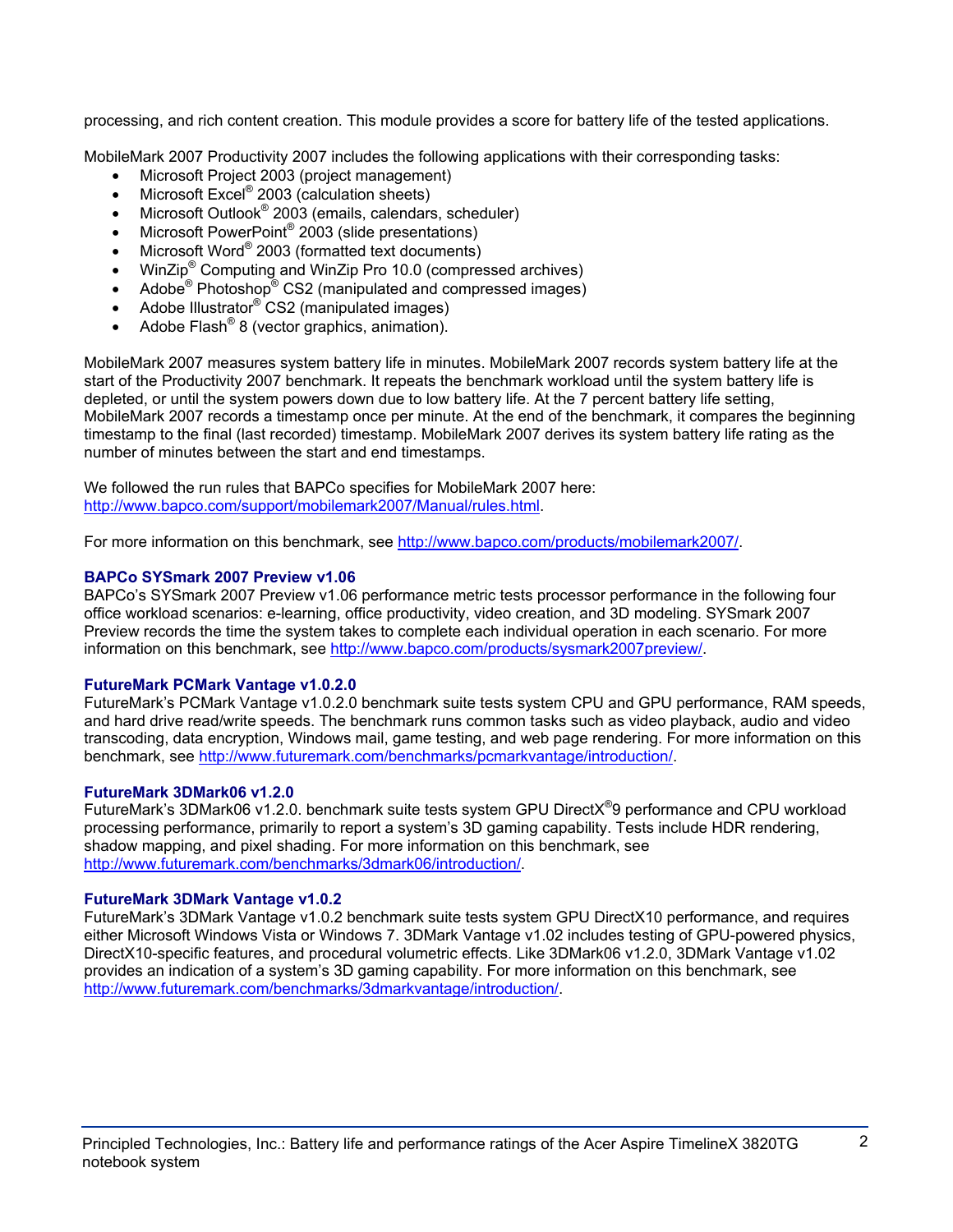## **Test results**

Figure 2 presents the median scores for the Acer Aspire TimelineX 3820TG notebook system on the benchmark tests we performed. For both MobileMark 2007 Productivity and SYSmark 2007 Preview, we conducted one conditioning run. We then conducted three official runs. For the remaining benchmarks, we conducted three runs. For MobileMark, we used the median of the Battery Life scores to determine the Performance Qualification score. In the event of a tie, we chose the run with the higher Performance Qualification score. For PCMark Vantage, we used the median of the PCMark Suite scores to determine the sub-scores. In the event of a tie, we chose the run with the higher Productivity score. For 3DMark06 and 3DMark Vantage, we used the median of the 3DMark Scores to determine the sub-scores. In the event of a tie, we chose the run with the higher CPU score. There were no ties in any of our tests. (Complete test results appear in Appendix A.)

| <b>Test</b>                                                          | <b>Score</b>     |  |
|----------------------------------------------------------------------|------------------|--|
| BAPC0 MobileMark 2007 v1.06 Productivity (66 nits)                   |                  |  |
| MobileMark 2007 - Productivity - Performance Qualification score     | 215              |  |
| MobileMark 2007 - Productivity - Battery Life score (minutes)        | 481              |  |
| BAPCo SYSmark 2007 Preview v1.06                                     |                  |  |
| SYSmark 2007 Preview v1.06 Rating                                    | 132              |  |
| SYSmark 2007 Preview v1.06 - E-Learning                              | $\overline{115}$ |  |
| SYSmark 2007 Preview v1.06 - VideoCreation                           | 146              |  |
| SYSmark 2007 Preview v1.06 - Productivity                            | 128              |  |
| SYSmark 2007 Preview v1.06 - 3D                                      | 141              |  |
| <b>Futuremark PCMark Vantage 1.0.2.0</b>                             |                  |  |
| <b>PCMark Suite</b>                                                  | 5,333            |  |
| <b>Memories Suite</b>                                                | 3,346            |  |
| <b>TV and Movies Suite</b>                                           | 3,409            |  |
| <b>Gaming Suite</b>                                                  | 4,088            |  |
| <b>Music Suite</b>                                                   | 5,326            |  |
| <b>Communication Suite</b>                                           | 4,203            |  |
| <b>Productivity Suite</b>                                            | 4,660            |  |
| <b>HDD Test Suite</b>                                                | 3,444            |  |
| 3DMark06 1.2.0                                                       |                  |  |
| <b>3D Mark Score</b>                                                 | 4,145            |  |
| SM2.0 Score                                                          | 1,408            |  |
| HDR/SM3.0 Score                                                      | 1,757            |  |
| <b>CPU Score</b>                                                     | 2,272            |  |
| 3DMark Vantage 1.0.2 run in Entry Level mode                         |                  |  |
| <b>3DMark Score</b>                                                  | 6,375            |  |
| <b>GPU Score</b>                                                     | 6,415            |  |
| <b>CPU Score</b>                                                     | 6,259            |  |
| 3DMark Vantage 1.0.2 Performance Level with Post Processing disabled |                  |  |
| <b>GPU Score</b>                                                     | 3,483            |  |

**Figure 2: Median benchmark scores for the Acer Aspire TimelineX 3820TG notebook system we tested.**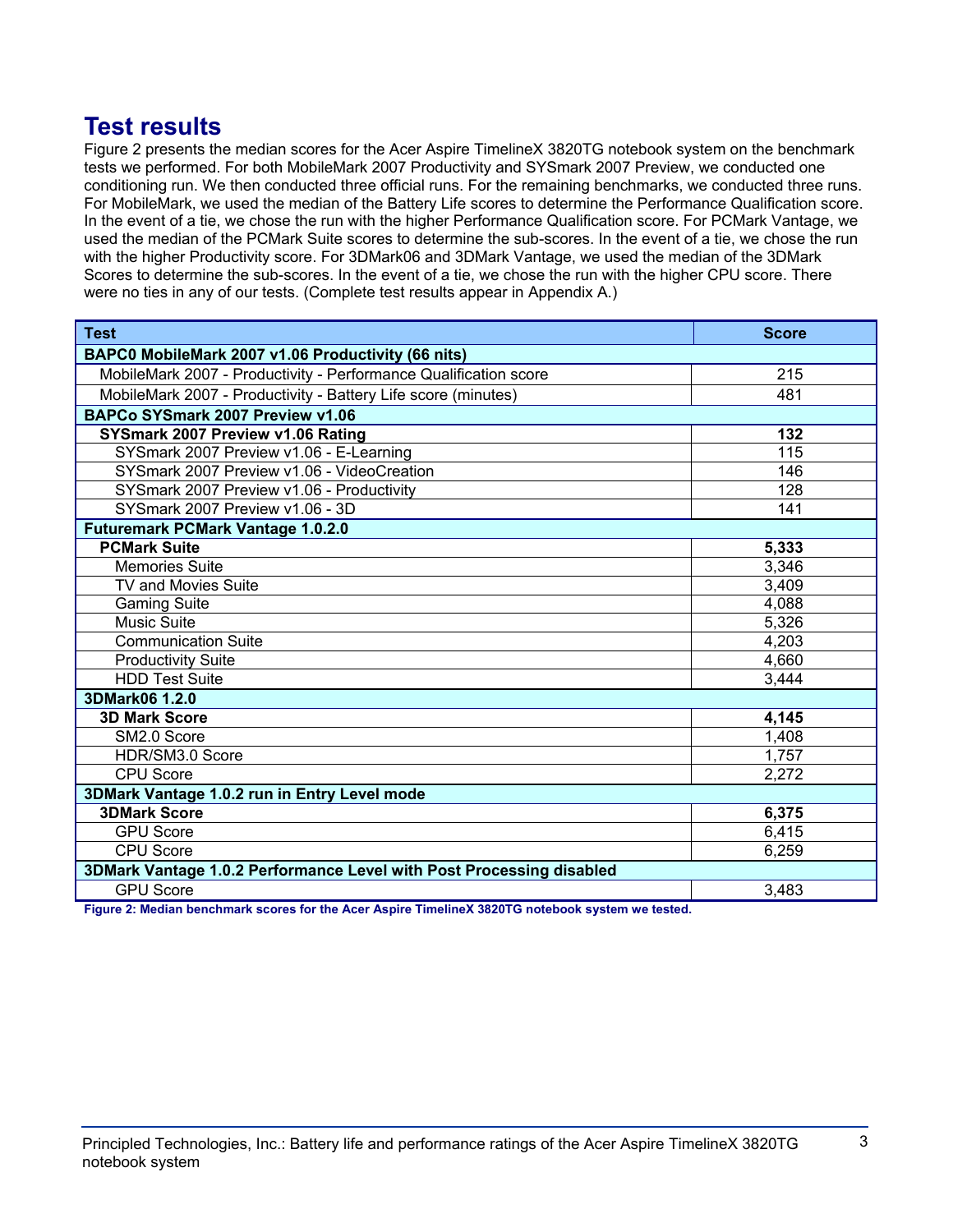# **Test methodology**

This section details the methodologies we followed in testing the system.

## **Measuring battery life with MobileMark 2007**

## **Antivirus software conflicts**

MobileMark 2007 is not compatible with any virus-scanning software, so we uninstalled any such software present on the notebook PCs before we installed the benchmark.

#### **Pre-installed software conflicts**

MobileMark 2007 installs the following applications, which its test scripts employ:

- $\bullet$  Adobe Photoshop 6.0.1
- InterVideo WinDVD<sup>®</sup> 6.0
- Macromedia<sup>®</sup> Flash<sup>®</sup> 5.0
- Microsoft Excel 2002
- Microsoft Outlook 2002
- Microsoft PowerPoint 2002
- Microsoft Word 2002
- Microsoft Visual® C++ 2005 Redistributable
- Netscape<sup>®</sup> Communicator 6.01
- Network Associates McAfee<sup>®</sup> VirusScan<sup>®</sup> 5.13
- WinZip Computing WinZip 8.0

If any of these applications are already on the system under test, they could cause problems with the benchmark due to software conflicts. To avoid any such issues, before we installed the benchmark, we uninstalled all conflicting pre-installed software applications, including different versions of any of the programs MobileMark 2007 uses.

#### **Display brightness and power settings**

The brightness of a notebook's display affects its battery life. Therefore, BAPCo requires that, before you test with MobileMark 2007, you do the following step: make sure the brightness of the notebook's monitor is greater than or equal to 60 nits on a completely white screen while the notebook is unplugged and running on battery power. The measurement follows the standards from the Video Electronics Standards Association (www.vesa.org/Standards/summary/2001\_6a.htm).

We complied with this standard for all the tests we ran by setting the notebook PC's brightness as close to 60 nits as we could without going below that brightness level. We used the following procedure before we started each test. Note: This procedure assumes we began with the notebook plugged into the power supply.

- 1. To create a completely blank, white screen, open Microsoft Paint by clicking Start $\rightarrow$ All Programs→Accessories→Paint.
- 2. Open the Attributes by pressing Ctrl+E.
- 3. Enter dimensions that are larger than the current screen resolution. For example, if the screen resolution is 1,280 x 800, type 1600 for Width and 1200 for Height.
- 4. Click OK.
- 5. Press Ctrl+F to view the bitmap image and render the screen totally white.
- 6. Wait 45 minutes to allow the screen to warm.
- 7. Unplug the notebook from the power supply, and measure the display's brightness using a luminance meter in the center of the screen. (We used the Gossen Mavolux5032C.)
- 8. If the reading is below or significantly greater than 60 nits, use the notebook's keyboard screenbrightness-adjustment keys to bring the display as close to 60 nits as possible, then retest.
- 9. Allow the notebook to run on battery power for 10 minutes, re-measure the display, and adjust the brightness up or down as necessary.
- 10. Verify that the notebook saved the brightness setting by plugging in the system, unplugging it, and taking another reading.

Note: If the notebook did not save this setting, use its power-management application(s) to set the brightness appropriately, and save that setting. If saving the settings is ineffective, use the keyboard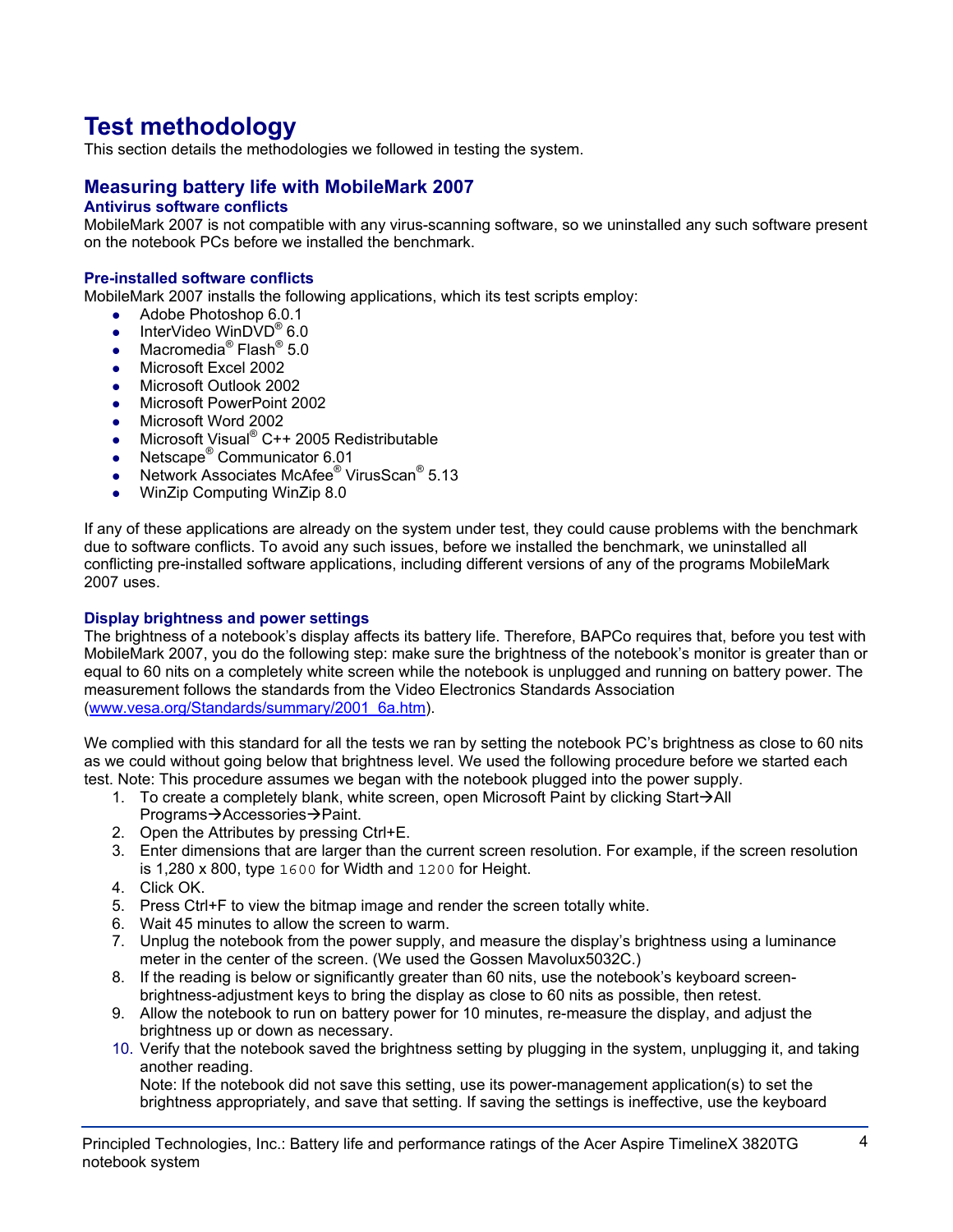brightness setting keys to adjust the screen to bring the display as close to 60 nits as possible. Next, note how many times you pressed the button to achieve the desired brightness. After unplugging the system under test, use the keyboard to set the desired brightness by pressing the brightness button as many times as you previously noted to return the screen to the correct brightness level.

## **BAPCo AutoConfig Tool v2.4.1**

This tool supports three levels of configuration:

- 1 . Only makes changes that are REQUIRED in order for the benchmark to run.
- 2 . Additionally, makes changes that are RECOMMENDED for repeatable results.
- 3 . Additionally, makes changes that help ensure best results.

We choose Level 3 in the AutoConfig tool.

The BAPCo AutoConfig tool makes the following configuration changes at each of the three levels:

## **Level 1—Required**

- Creates and activates a new power scheme that it names MobileMark 2007
- Disables hibernate, standby, and display standby
- Sets hard drive timeout and CPU power management Note: See the following Power schemes section for details on this scheme
- Disables Screen Saver
- Disables Windows Update
- Disables Desktop Cleanup Wizard
- Disables User Account Control (UAC)
- Disables Sidebar

## **Level 2—Recommended**

- Completes Level 1
- Disables Windows Security Center warning messages
- Disables Windows Firewall
- Disables incoming Remote Desktop connections
- Disables Windows Error Reporting to Microsoft
- Prevents the Welcome Center from running at startup

## **Level 3—Best scores**

- Completes Level 1 and Level 2
- Disables Windows Defender

## **Power schemes**

The BAPCo AutoConfig tool creates a MobileMark 2007 power scheme, which makes the following power option changes:

- a . Additional settings:
	- Require a password on wakeup: No
- b . Hard disk:
	- Turn off hard disk after: 3 minutes
- c . Wireless Adapter Settings:
	- Power Saving Mode: Maximum Power Saving
- d. Sleep:
	- Sleep after: Never
- e . USB settings
	- USB selective suspend setting: Enabled
- f . Power buttons and lid:
	- Lid close action: Do nothing
	- Power button action: Shut down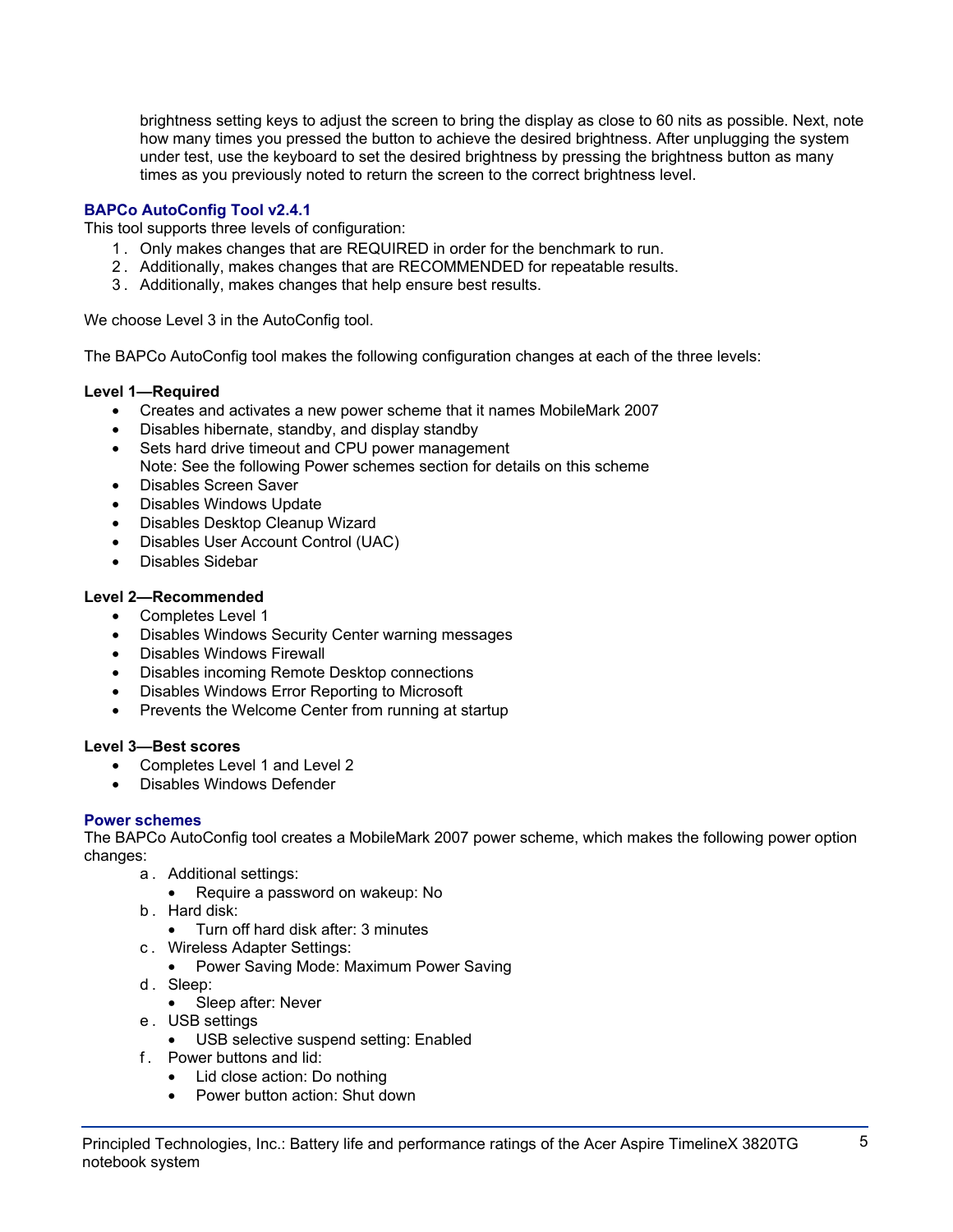- Sleep button action: Sleep
- Start menu power button: Shut down
- g . PCI Express:
	- Link State Power Management: Maximum power savings
- h . Processor power management:
	- Minimum processor state: 5%
	- Maximum processor state: 100%
- i. Search and Indexing:
	- Power Savings Mode: Power Saver
- j. Display:
	- Turn off display after: Never
	- Adaptive display: Off (Extends the time that Windows waits to turn off the display)
	- Display brightness: 100% (We then adjust the brightness percentage to be no less than 60 nits)
- k . Multimedia settings:
	- When sharing media: Prevent idling to sleep
- l. Battery:
	- Critical battery action: Shut down (on battery), Do nothing (plugged in)
	- Low battery level: 0%
	- Critical battery level: 0%
	- Low battery notification: Off
	- Low battery action: Do nothing

## **Installing MobileMark 2007 v.1.06 and configuring the system for testing**

- 1. Turn off the wireless network adapter by using the external toggle switch.
- 2. Insert the MobileMark 2007 Install DVD in the notebook PC's DVD drive.
- 3. When the Autoplay appears, click Run setup.exe.
- 4. At the Welcome screen, click Next.
- 5. Accept the license agreement, and click Next.
- 6. At the Choose Destination Location screen, accept the default location of C:\ProgramFiles (x86)\BapCo\MobileMark 2007, and click Next.
- 7. At the Ready to Install the Program screen, click Install.
- 8. At the InstallShield Wizard Complete screen, click Finish.
- 9. Download MobileMark 2007 Patch 5 from http://www.bapco.com/support, saving the download to the desktop.
- 10. Double-click the MobileMark 20007 Patch 5 desktop icon.
- 11. In the 7-Zip self-extracting archive window, select a location to extract the installation files, and click Extract.
- 12. Browse to the location of the extracted files, and double-click the MobileMark 2007 folder.
- 13. Double-click the MobileMark2007\_patch folder.
- 14. Double-click setup.
- 15. At the Welcome screen, click Next.
- 16. At the Update Complete window, click Finish.
- 17. Run the BAPCo Auto-configuration tool, v.2.4.1, or manually set the power options:
	- a. Insert the Auto-configuration tool disc in the notebook PC's DVD drive.
	- b. Double-click BAPCo\_AutoConfig.bat.
	- c. Type M to choose MobileMark 2007.
	- d. Type 3 to choose the changes that produce the best possible scores.
	- e. Type R to restart the system when the application prompts you to do so.
- 18. Adjust the screen brightness to no less than 60 nits:
	- a. Click the Windows start button, and type power options in the Windows Start Search box.
	- b. Click Change plan settings.
	- c. Click Change advanced power settings.
	- d. Expand the Display option, and change the Display brightness on battery and plugged in to the correct percentage that produces no less than 60 nits.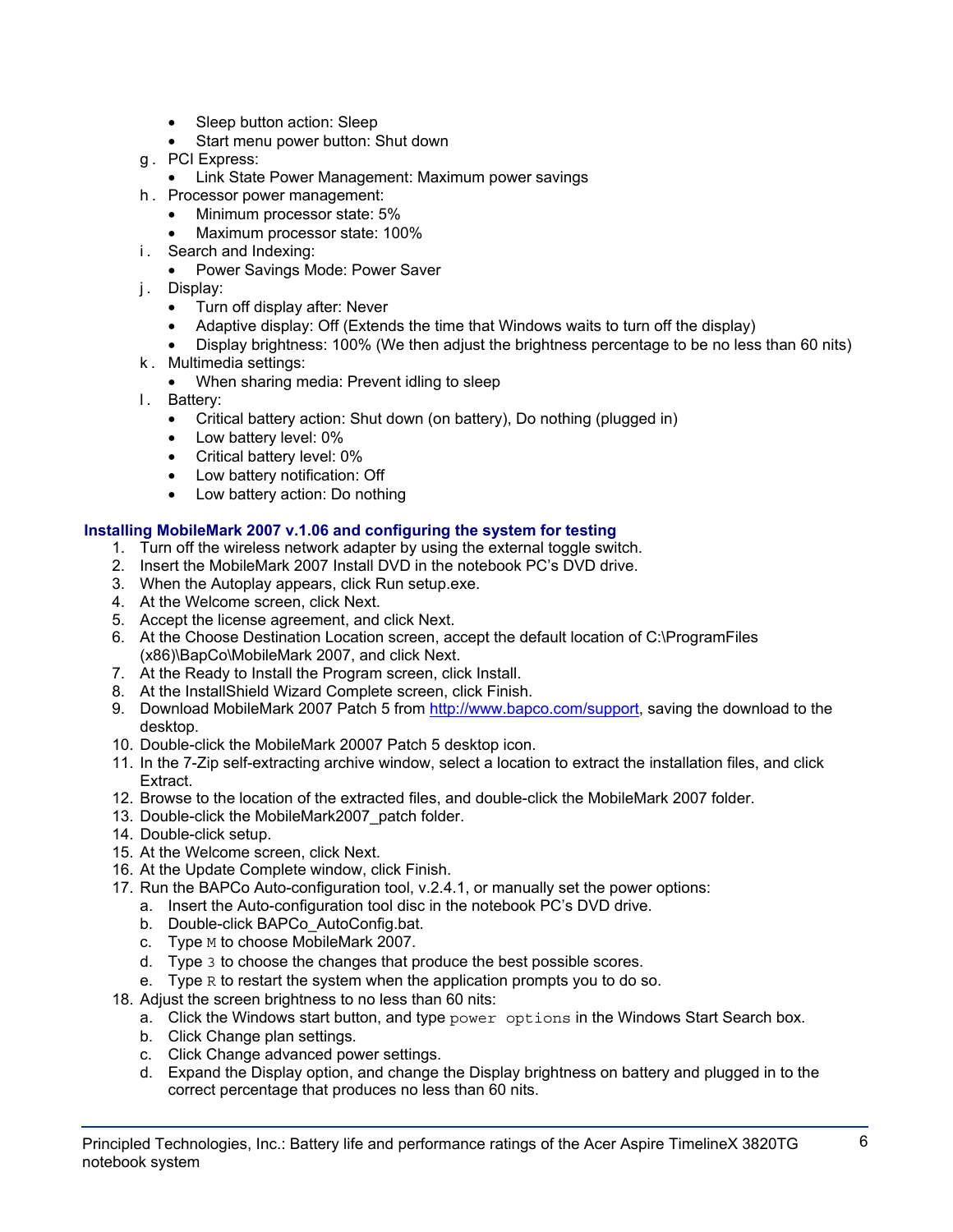Note: If you are unable to save these settings, please see the Displaying Brightness section above.

- 19. Disable automatic disk defragmentation:
	- a. Click the Windows start button, type disk defragmenter in the Windows Start Search box, and press Enter.
	- b. Click Configure Schedule.
	- c. Uncheck the box next to Run on a schedule, and click OK.
	- d. Click Close.
- 20. Disable System Protection:
	- a. Click the Windows start button, and type  $System$  in the Windows Start Search box. In the search results that appear, click System under the Control Panel heading.
	- b. Click System Protection in the left pane.
	- c. In the System Properties window under the System Protection tab, click the first Available Drive under the Protection Settings heading, and click Configure.
	- d. Click the Turn off system protection radio button, and click OK.
	- e. When prompted with Are you sure you want to turn off system protection on this drive?, click Yes.
	- f. Repeat steps c through e for any other Available Drives as necessary.
	- g. Click OK, and close the System window.
- 21. Disable Windows Desktop Search indexing:
	- a. Click the Windows start button, type Indexing Options in the Windows Start Search box, and press Enter.
	- b. Click Modify.
	- c. Under Change selected locations, uncheck the boxes next to each indexed location, and click OK. d. Click Close.
- 22. Defragment the hard drive(s):
	- a. Click the Windows start button, type disk defragmenter in the Windows Start Search box, and press Enter.
	- b. Highlight the local disk drive under Current status, and click Defragment disk.
	- c. When the process is complete, click Close.

## **Conditioning the battery**

- 1. Plug the AC power adapter into the notebook PC, and completely charge the battery.
- 2. Install MobileMark 2007 v1.06, following the steps we outlined in the Installing MobileMark 2007 section earlier in this section.
- 3. Double-click the MobileMark 2007 icon on the desktop.
- 4. Highlight the Productivity 2007 item in the left panel.
- 5. Type System Conditioning as the name for this test in the Project Name field in the top-right panel, and click Next Step.
- 6. If MobileMark 2007 lists no problems or warnings, click Next Step. If it does list any problems or warnings, close MobileMark 2007, and correct the problem(s) before proceeding.
- 7. After the benchmark integrity check, click Next in the Preparing a new test window.
- 8. When prompted, unplug the AC power adapter. The Productivity 2007 test begins immediately.
- 9. The test is complete when the notebook PC has fully depleted its battery and is no longer operational when running on battery power.
- 10. Plug the AC power adapter into the notebook PC, and completely charge the battery.

## **Measuring battery life with MobileMark 2007 v.1.06**

We performed the following steps to run the MobileMark Productivity 2007 benchmark:

- 1. Double-click the MobileMark 2007 icon on the desktop.
- 2. Select the Productivity 2007 test by highlighting it in the left panel.
- 3. Enter a name for this test in the Project Name field in the top right panel, and click Next Step.
- 4. If MobileMark 2007 lists no problems or warnings, click Next. If it does list any problems or warnings, close MobileMark 2007, and correct the problem(s) before proceeding.
- 5. After the benchmark integrity check, click Next in the Preparing a new test window.
- 6. When prompted, unplug the AC power adapter. The test begins immediately.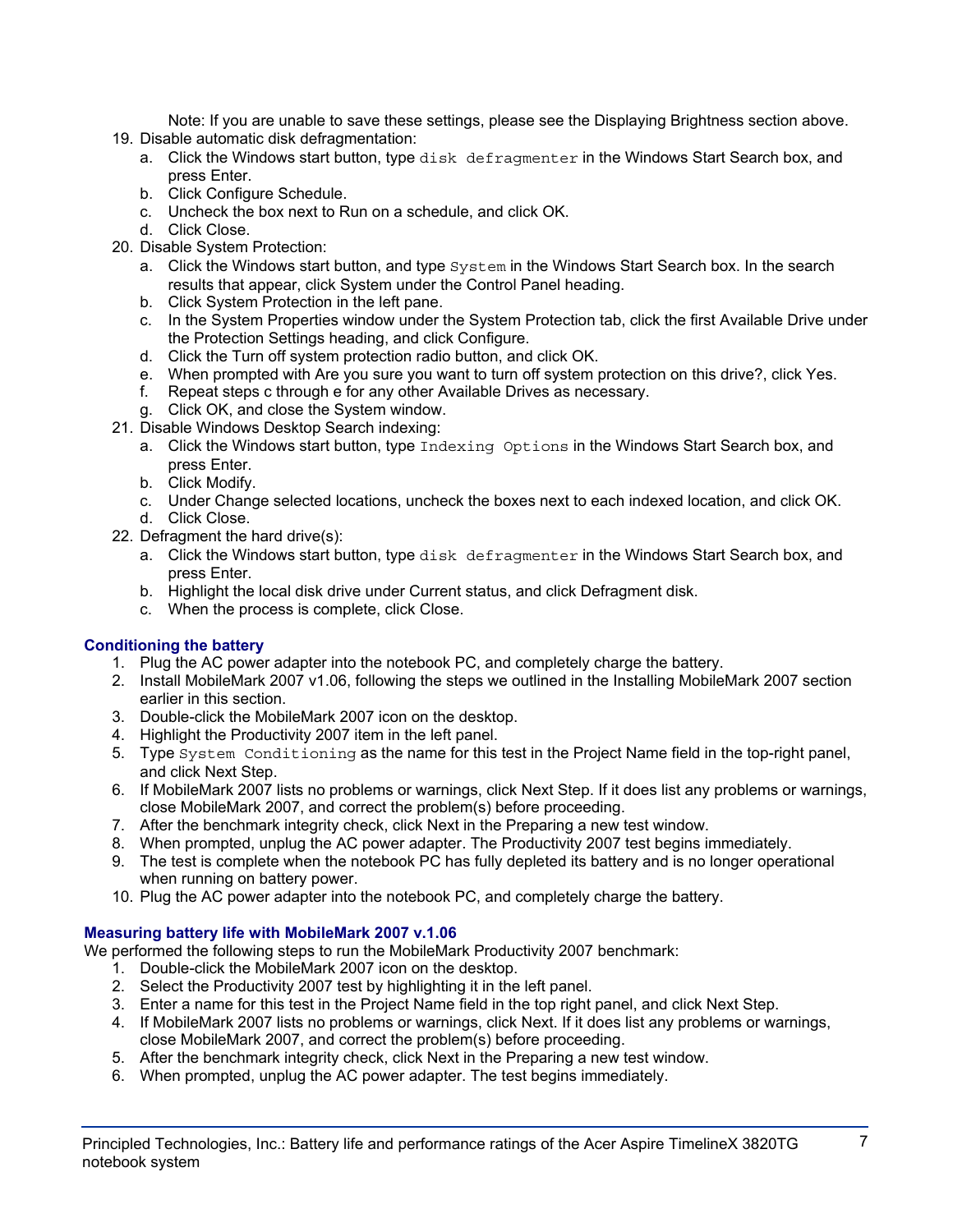7. The Productivity 2007 test is complete when the notebook PC has fully depleted its battery and is no longer operational when running on battery power.

We executed the MobileMark Productivity 2007 test three times on the system and took the median battery life run as the representative score for that test.

## **Getting the MobileMark 2007 results**

After each MobileMark Productivity 2007 test completed, we plugged the AC power adapter into the notebook PC and turned on the system. MobileMark 2007 started automatically after the system booted, analyzed the test scores, and opened the Test Results Viewer with the results from the last test.

To submit these results to BAPCo, we saved the test results directory by performing the following steps:

- 1. Browse to the C:\ Program Files (x86)\BAPCo\MobileMark 2007\results directory.
- 2. Select My Computer.
- 3. Select Local Disk (C:).
- 4. Select the Program Files directory.
- 5. Select the BAPCo directory.
- 6. Select the MobileMark2007 directory.
- 7. Select the results directory. (Note: The name of the directory for the Productivity 2007 results is the name you gave the test in Step 3 of the MobileMark Productivity 2007 process.)

## **Measuring performance with BAPCo SYSmark 2007 Preview v1.06**

#### **Addressing antivirus software conflicts**

SYSmark 2007 is not compatible with any virus-scanning software, so we uninstalled any such software that was present on the notebook PC before we installed the benchmark.

#### **Addressing pre-installed software conflicts**

SYSmark 2007 installs the following applications, which its test scripts employ:

- $\bullet$  Adobe Photoshop 6.0.1
- InterVideo WinDVD 6.0
- Macromedia Flash 5.0
- Microsoft Excel 2002
- Microsoft Outlook 2002
- Microsoft PowerPoint 2002
- Microsoft Word 2002
- Microsoft Visual C++ 2005 Redistributable
- Netscape Communicator 6.01
- Network Associates McAfee VirusScan 5.13
- WinZip Computing WinZip 8.0

If any of these applications are already on the system under test, they cause problems with the benchmark due to software conflicts. To avoid any such issues, we uninstalled all conflicting pre-installed software applications, including different versions of any of the programs SYSmark 2007 uses. We did this before we installed the benchmark.

## **Setting up the test**

- 1. Reset the system to the base test image.
- 2. Disable the User Account Control.
	- a. Click the Windows start button, and type Change User Account Settings.
	- b. In the User Account Control Settings window, move the slider down to Never notify.
	- c. Click OK.
	- d. Click the You must restart your computer to apply these changes pop-up message that appears at the bottom right of the screen, and click Restart Now.
- 3. Insert the SYSmark 2007 Preview Disc 1 installation disc into the DVD drive.
- 4. In the Autoplay window that appears, click Run setup.exe.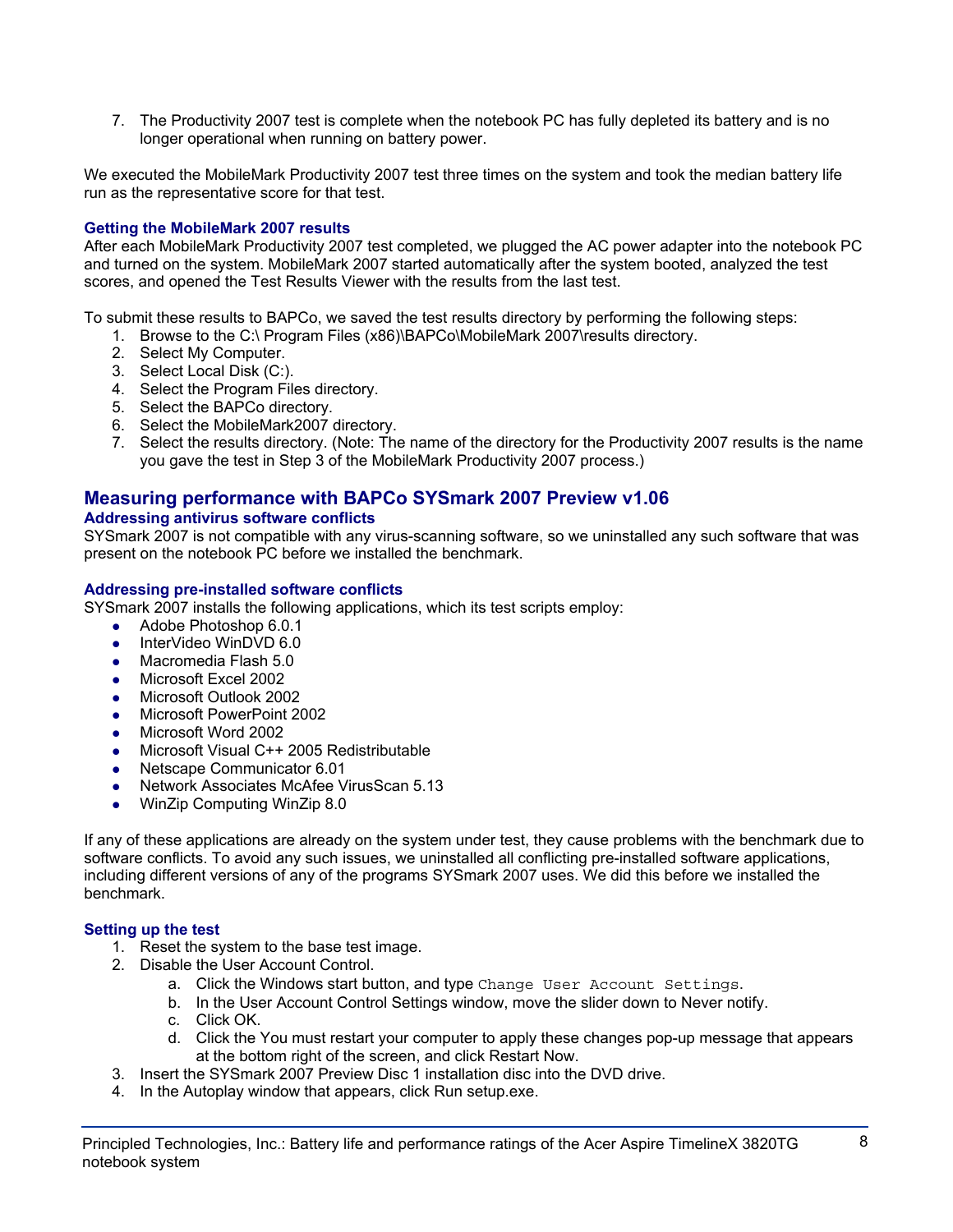- 5. At the Welcome to InstallShield Wizard screen, click Next.
- 6. At the License Agreement screen, select I accept the terms in the License Agreement, and click Next.
- 7. At the Choose Destination Location screen, click Next.
- 8. At the Ready to Install the Program screen, click Install.
- 9. When the application prompts you to do so, remove SYSmark 2007 Preview Disc 1, and insert SYSmark Preview Disc 2 into the DVD drive. Click OK.
- 10. When the installation is complete, click Finish.
- 11. Download SYSmark 2007 Preview Patch 5 from http://www.bapco.com/support, saving the download to the desktop.
- 12. Double-click the SYSmark2007Preview-Patch5.exe.
- 13. In the 7-Zip self-extracting archive window, select a location to extract the installation files, and click Extract.
- 14. Browse to the location of the extracted files, and double-click on the SYSmark2007 file folder.
- 15. Double-click setup.exe.
- 16. At the Welcome screen, click Next.
- 17. At the Update Complete screen, click Finish.
- 18. Run the BAPCo Auto-configuration tool, v.2.4.1, or manually set the power options:
	- a. Insert the Auto-configuration tool in the notebook PC's DVD drive.
		- b. Double-click BAPCo\_AutoConfig.bat.
		- c. Type S and press Enter to choose SYSmark 2007.
		- d. Type 3 and press Enter to choose the changes that produce the best possible scores.
		- e. Type  $R$  and press Enter to reboot the system when the application prompts you to do so.

## **Running the test**

- 1. Launch SYSmark 2007 Preview by double-clicking the desktop icon.
- 2. Click Run.
- 3. Select Official Run, choose 3 Iterations, check the box beside Perform conditioning run, and enter a name for that run.
- 4. When the benchmark completes and the main SYSmark 2007 Preview menu appears, click Save FDR to create a report.
- 5. Click OK to close the additional comments window, and select the location to save the report.
- 6. Select the desktop, and click Save.
- 7. Record the SYSmark results.

## **Measuring disk performance with PCMark Vantage 1.0.2.0**

## **Installing and patching PCMark Vantage**

- 1. Download the PCMark\_Vantage\_v100\_installer.exe Windows package from www.futuremark.com/benchmarks/pcmarkvantage/download/.
- 2. Install PCMark Vantage 1.0.0 with the default options by double-clicking the PCMark\_Vantage\_v100\_installer.exe file.
- 3. At the Welcome screen, click Next.
- 4. At the License Agreement window, click I accept the terms of the license agreement, and click Next.
- 5. At the Setup Type window click Express, and click Next.
- 6. At the Ready to Install the Program window, click Install.
- 7. When the PCMark Vantage Read Me page opens in your web browser, review the document, and click Close when you are finished.
- 8. At the InstallShield Wizard complete screen, click Finish.
- 9. Launch PCMark Vantage 1.0.0 by clicking on the PCMark Vantage x64 desktop icon. Enter the registration code, click Register, and click OK.
- 10. Exit PCMark Vantage 1.0.0.
- 11. Download the PCMark Vantage 1.0.2.0 Patch (PCMark\_Vantage\_v102\_patch\_1901.exe Windows package) from www.futuremark.com/benchmarks/pcmarkvantage/download/.
- 12. Install the patch by double-clicking the PCMark Vantage v102 patch 1901.exe file.
- 13. At the Welcome screen, click Next.
- 14. At the Update Complete screen, click Finish.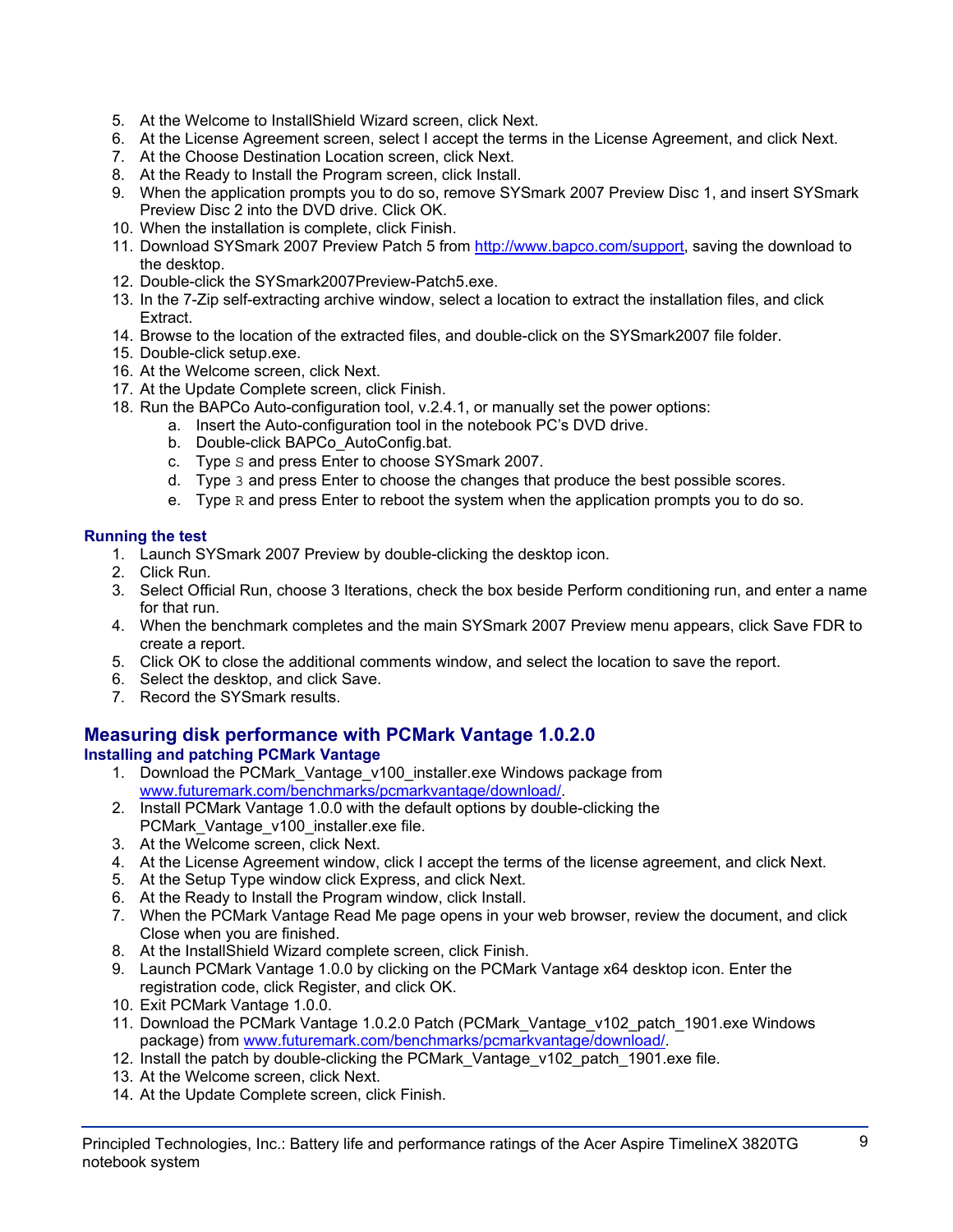## **Running PCMark Vantage 1.0.2.0**

- 1. Reboot the system, and wait 2 minutes.
- 2. Double-click the PCMark Vantage desktop icon to launch the benchmark.
- 3. Verify all test suites are selected, and that the HDD Suite target is set to C:.
- 4. Accept the default settings, and click Run Benchmark.
- 5. When the benchmark run completes, click Submit results.
- 6. Take a screenshot of the results, and record them as follows:
	- PCMark Suite
	- Memories Suite
	- TV and Movies Suite
	- Gaming Suite
	- Music Suite
	- Communication Suite
	- Productivity Suite
	- HDD Test Suite
- 7. Perform steps 1 through 6 two more times, and report the median of the three runs.

#### **Measuring graphics performance with 3DMark Vantage 1.0.2 Installing and patching 3DMark Vantage**

- 1. Download the 3DMark\_Vantage\_v100\_installer.exe Windows package from http://www.futuremark.com/benchmarks/3dmarkvantage/download/.
- 2. Install 3DMark Vantage 1.0.2 with the default options by double-clicking the 3DMark\_Vantage\_v102\_1901.exe file.
- 3. At the Welcome screen, click Next.
- 4. At the License Agreement screen, click I accept the terms of the license agreement, and click Next.
- 5. At the Setup Type screen, click Express, and click Next.
- 6. At the Ready to Install the Program screen, click Install.
- 7. When the 3DMark Vantage Read Me page appears in your Web browser, review the document, and click Close when you are finished.
- 8. At the Setup Complete screen, click Finish.
- 9. Launch 3DMark Vantage 1.0.2 by double-clicking on the 3DMark Vantage desktop icon. Enter the registration code, and click Register.
- 10. Exit 3DMark Vantage 1.0.2.

## **Running 3DMark Vantage 1.0.2**

For Performance-level results:

- 1. Reboot the system, and wait 2 minutes.
- 2. Double-click the 3DMark Vantage desktop icon to launch the benchmark.
- 3. To close the Important Information window, click Close.
- 4. In the 3DMark Vantage Main section, click the Preset pull-down menu arrow, and select Custom.
- 5. Click the Options tab, then set Texture Quality, Shadow Shader Quality, Shadow Resolution Quality, and Shader Quality to Performance by using the drop-down menus for each setting.
- 6. Disable all the Post Processing settings by clicking the checkboxes beside each name in the Post Processing column.
- 7. Click the Graphic Tests tab, and ensure that both tests are selected.
- 8. Click the CPU Tests tab, and deselect both tests by clicking the check mark by each title.
- 9. Click the Feature Tests tab, and deselect all six tests by clicking the check mark by each title.
- 10. Click Run Benchmark.
- 11. When the benchmark run completes, take a screenshot of the results, and record the score as the GPU Score.
- 12. Perform steps 1 through 10 two more times, and report the median of the three runs.

For Entry-level results:

- 1. Reboot the system, and wait 2 minutes.
- 2. Double-click the 3DMark Vantage desktop icon to launch the benchmark.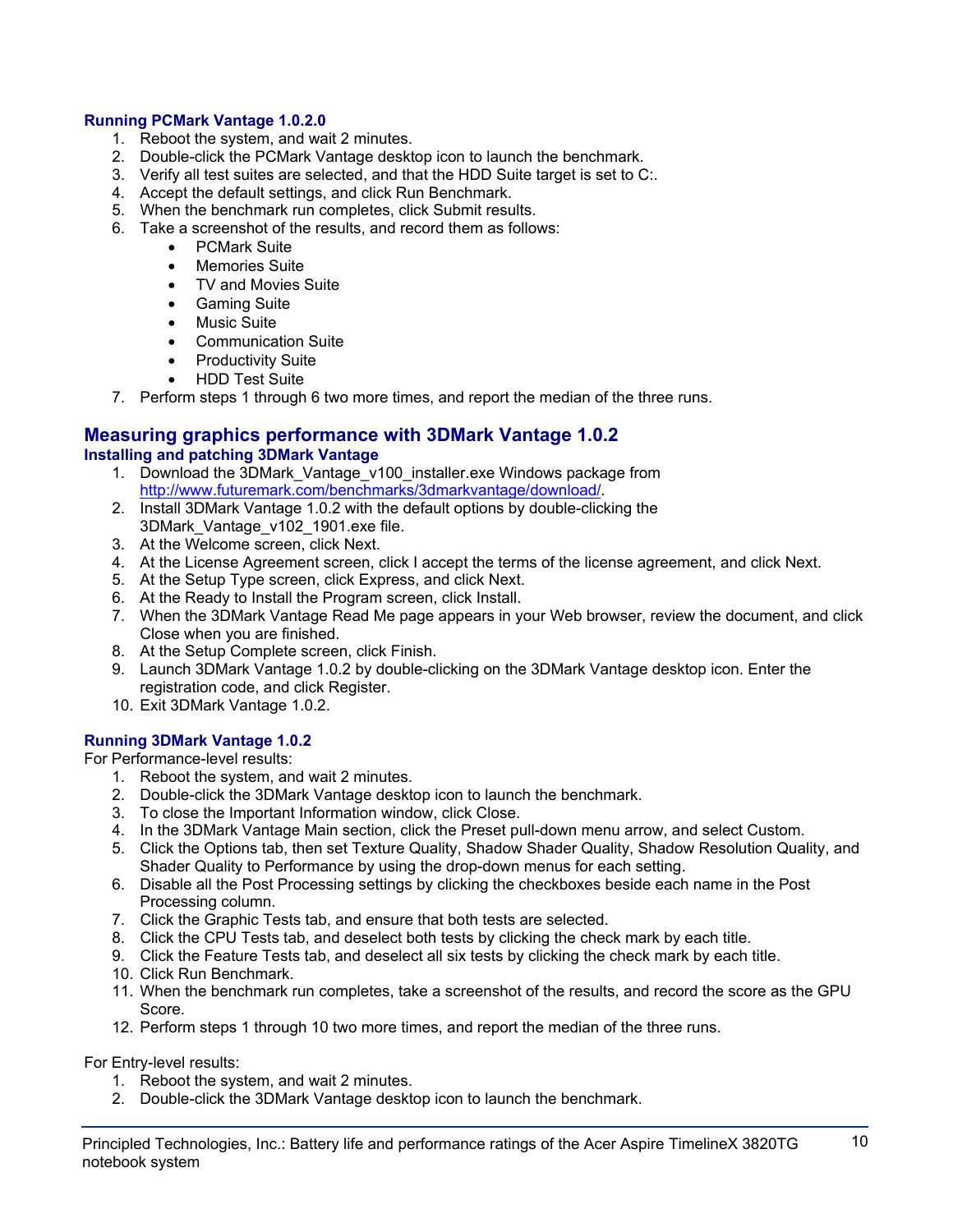- 3. In the 3DMark Vantage Main section, click the Preset drop-down menu arrow, and select Entry.
- 4. Click the Options tab, then click the Graphic Tests tab, and ensure that both tests are selected.
- 5. Click the CPU Tests tab, and ensure that both tests are selected.
- 6. Click the Feature Tests tab, and deselect all six tests by clicking the check mark by each title.
- 7. Click Run Benchmark.
- 8. When the benchmark run completes, click Submit results.
- 9. Take a screenshot of the results, and record them as follows:
	- 3DMark Score
	- **GPU Score**
	- CPU Score

10. Perform steps 1 through 10 two more times, and report the median of the three runs.

## **Measuring graphics performance with 3DMark06 1.2.0 Installing and patching 3DMark06**

- 1. Download the 3DMark06\_v120\_1901.exe package from http://www.futuremark.com/benchmarks/3dmarkvantage/download/.
- 2. Install 3DMark06 1.2.0 with the default options by double-clicking the 3DMark06 v120 1901.exe file.
- 3. At the Welcome screen, click Next.
- 4. At the License Agreement screen, click the I accept the terms of the license agreement radio button, and click Next.
- 5. At the Installation Destination screen, accept default destination by clicking Next.
- 6. At the begin installation screen, click Install.
- 7. When the Question pop-up appears, click Yes.
- 8. At the Installing Microsoft DirectX pop-up, click the I accept the agreement radio button, and click Next.
- 9. At the DirectX Setup screen, click Next.
- 10. At the Installation Complete screen, click Finish.
- 11. At the OpenAL Installer screen, click OK.
- 12. At the OpenAL Installer message pop-up, click OK.
- 13. At the FutureMark Registration screen, enter the registration code, and click Next.
- 14. At the InstallShield Wizard Complete screen, click Finish.
- 15. When the 3DMark06 Read Me page appears in your Web browser, review the document, and click Close when you are finished.

## **Running 3DMark06 1.2.0**

- 1. Reboot the system and wait 2 minutes.
- 2. Double-click the 3DMark06 desktop icon to launch the benchmark.
- 3. Close the Tip of the Day pop-up.
- 4. Click Select… under Tests, and click Select all. Click OK.
- 5. Accept the default settings, and click Run 3DMark.
- 6. When the benchmark run completes, click To Excel, and safe the results as an Excel file by clicking Save.
- 7. Record the results from the 3DMark Score window or the Excel file as follows:
	- 3D Mark Score
	- SM2.0 Score
	- HDR/SM3.0 Score
	- CPU Score
- 8. Perform steps 1 through 6 two more times, and report the median of the three runs.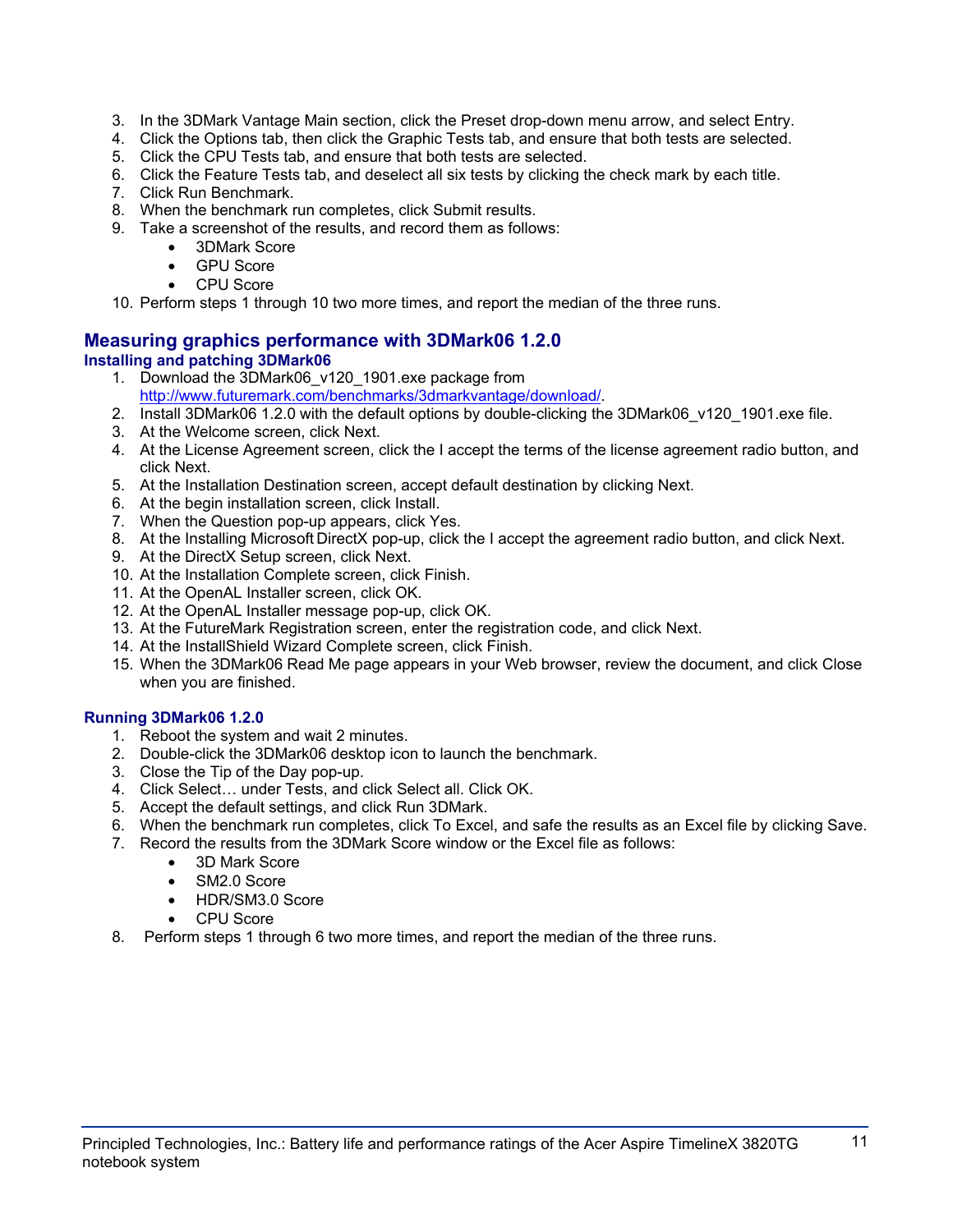## **Appendix A – Complete test results**

Figure 3 presents the complete MobileMark 2007 Productivity 2007 test results for the test system. We conducted one conditioning run followed by three official MobileMark 2007 Productivity 2007 runs.

| <b>Test</b>                                                                   | <b>Score</b> |
|-------------------------------------------------------------------------------|--------------|
| <b>MobileMark 2007 Productivity 2007</b>                                      |              |
| MobileMark 2007 - Productivity 2007 - Performance Qualification score - Run 1 | 215          |
| MobileMark 2007 - Productivity 2007 - Performance Qualification score - Run 2 | 198          |
| MobileMark 2007 - Productivity 2007 - Performance Qualification score - Run 3 | 200          |
| MobileMark 2007 - Productivity 2007 - Battery Life score (minutes) - Run 1    | 481          |
| MobileMark 2007 - Productivity 2007 - Battery Life score (minutes) - Run 2    | 480          |
| MobileMark 2007 - Productivity 2007 - Battery Life score (minutes) - Run 3    | 489          |
| SYSmark 2007 Preview v1.06                                                    |              |
| SYSmark 2007 Preview v1.06 Rating                                             | 132          |
| SYSmark 2007 Preview v1.06 - E-Learning                                       | 115          |
| SYSmark 2007 Preview v1.06 - VideoCreation                                    | 146          |
| SYSmark 2007 Preview v1.06 - Productivity                                     | 128          |
| SYSmark 2007 Preview v1.06 - 3D                                               | 141          |
| SYSmark 2007 Preview v1.06 - E-Learning Run 1                                 | 114          |
| SYSmark 2007 Preview v1.06 - VideoCreation Run 1                              | 143          |
| SYSmark 2007 Preview v1.06 - Productivity Run 1                               | 129          |
| SYSmark 2007 Preview v1.06 - 3D Run 1                                         | 141          |
| SYSmark 2007 Preview v1.06 - E-Learning Run 2                                 | 116          |
| SYSmark 2007 Preview v1.06 - VideoCreation Run 2                              | 142          |
| SYSmark 2007 Preview v1.06 - Productivity Run 2                               | 124          |
| SYSmark 2007 Preview v1.06 - 3D Run 2                                         | 141          |
| SYSmark 2007 Preview v1.06 - E-Learning Run 3                                 | 115          |
| SYSmark 2007 Preview v1.06 - VideoCreation Run 3                              | 152          |
| SYSmark 2007 Preview v1.06 - Productivity Run 3                               | 130          |
| SYSmark 2007 Preview v1.06 - 3D Run 3                                         | 142          |
| <b>Futuremark PCMark Vantage 1.0.2.0</b>                                      |              |
| PCMark Suite - Run 1                                                          | 5,270        |
| PCMark Suite - Run 2                                                          | 5,488        |
| PCMark Suite - Run 3                                                          | 5,333        |
| Memories Suite - Run 1                                                        | 3,299        |
| Memories Suite - Run 2                                                        | 3,338        |
| Memories Suite - Run 3                                                        | 3,346        |
| TV and Movies Suite - Run 1                                                   | 3,460        |
| TV and Movies Suite - Run 2                                                   | 3,351        |
| TV and Movies Suite - Run 3                                                   | 3,409        |
| Gaming Suite - Run 1                                                          | 4,018        |
| Gaming Suite - Run 2                                                          | 4,156        |
| Gaming Suite - Run 3                                                          | 4,088        |
| Music Suite - Run 1                                                           | 5,260        |
| Music Suite - Run 2                                                           | 5,314        |
| Music Suite - Run 3                                                           | 5,326        |
| Communication Suite - Run 1                                                   | 4,135        |
| Communication Suite - Run 2                                                   | 4,157        |
| Communication Suite - Run 3                                                   | 4,203        |
| Productivity Suite - Run 1                                                    | 4,658        |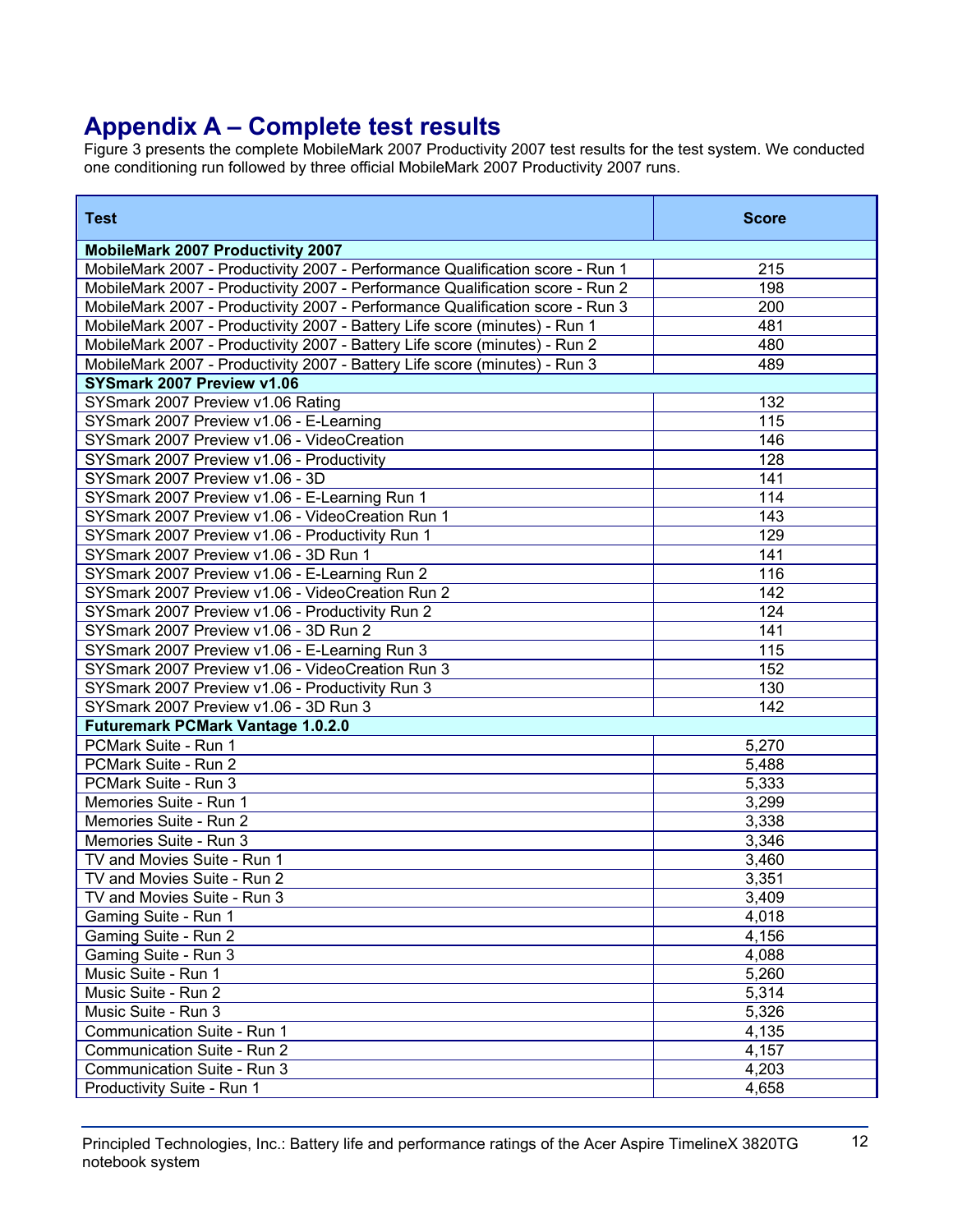| <b>Test</b>                                                          | <b>Score</b> |  |
|----------------------------------------------------------------------|--------------|--|
| Productivity Suite - Run 2                                           | 4,636        |  |
| Productivity Suite - Run 3                                           | 4,660        |  |
| HDD Test Suite - Run 1                                               | 3,475        |  |
| HDD Test Suite - Run 2                                               | 3,507        |  |
| HDD Test Suite - Run 3                                               | 3,444        |  |
| 3DMark06 1.2.0                                                       |              |  |
| 3D Mark Score - Run 1                                                | 4,139        |  |
| SM2.0 Score - Run 1                                                  | 1,403        |  |
| HDR/SM3.0 Score - Run 1                                              | 1,757        |  |
| CPU Score - Run 1                                                    | 2,271        |  |
| 3D Mark Score - Run 2                                                | 4,145        |  |
| SM2.0 Score - Run 2                                                  | 1,408        |  |
| HDR/SM3.0 Score - Run 2                                              | 1,757        |  |
| CPU Score - Run 2                                                    | 2,272        |  |
| 3D Mark Score - Run 3                                                | 4,149        |  |
| SM2.0 Score - Run 3                                                  | 1,408        |  |
| HDR/SM3.0 Score - Run 3                                              | 1,760        |  |
| CPU Score - Run 3                                                    | 2,276        |  |
| 3DMark Vantage 1.0.2 Entry Level                                     |              |  |
| 3DMark Score - Run 1                                                 | 6,375        |  |
| GPU Score - Run 1                                                    | 6,415        |  |
| CPU Score - Run 1                                                    | 6,259        |  |
| 3D Mark Score - Run 2                                                | 6,377        |  |
| GPU Score - Run 2                                                    | 6,414        |  |
| CPU Score - Run 2                                                    | 6,266        |  |
| 3D Mark Score - Run 3                                                | 6,373        |  |
| GPU Score - Run 3                                                    | 6,420        |  |
| CPU Score - Run 3                                                    | 6,236        |  |
| 3DMark Vantage 1.0.2 Performance Level with Post Processing disabled |              |  |
| GPU Score - Run 1                                                    | 3,483        |  |
| GPU Score - Run 2                                                    | 3,479        |  |
| GPU Score - Run 3                                                    | 3,483        |  |

**Figure 3: Complete benchmark scores for the Acer Aspire TimelineX 3820TG notebook system we tested.**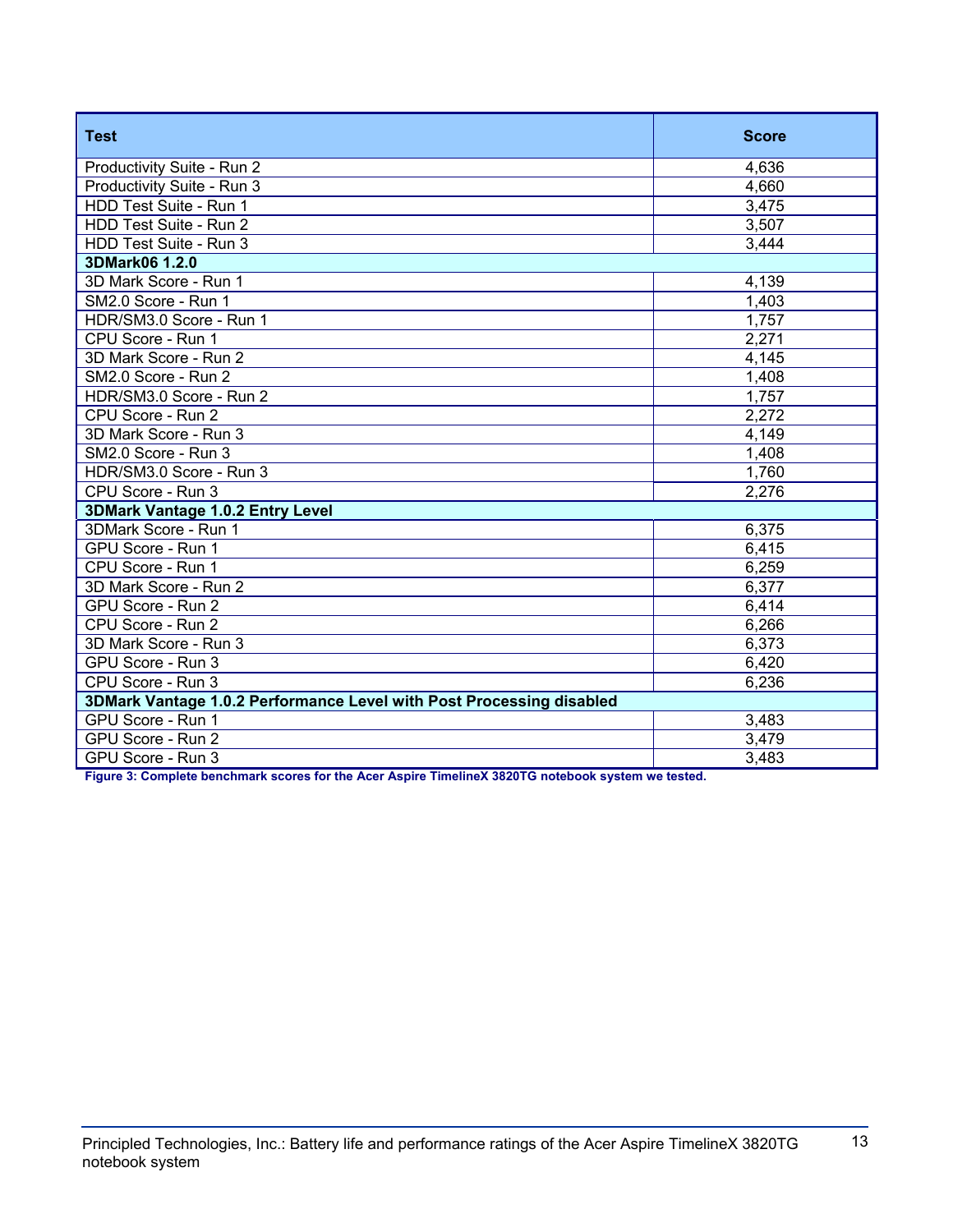# **Appendix B – Test system configuration information**

Figure 4 provides detailed configuration information about the test system.

| <b>System</b>                                                    | <b>Acer Aspire TimelineX 3820TG</b>         |
|------------------------------------------------------------------|---------------------------------------------|
| <b>General</b>                                                   |                                             |
| Processor and OS kernel: (physical, core, logical) /<br>(UP, MP) | 1P2C4L / MP                                 |
| Number of physical processors                                    | 1                                           |
| Single/Dual Core processors                                      | Dual                                        |
| System power management policy                                   | <b>Balanced</b>                             |
| Processor power-saving option                                    | Enhanced Intel SpeedStep Technology         |
| System dimensions (length x width x height)                      | 12 3/4" x 9 1/4" x 1 1/4"                   |
| System weight                                                    | 3 lb. 15 oz.                                |
| <b>CPU</b>                                                       |                                             |
| Vendor                                                           | Intel                                       |
| Name                                                             | Intel Core i3                               |
| Model number                                                     | 330M                                        |
| Stepping                                                         | $\overline{2}$                              |
| Socket type and number of pins                                   | Socket 1156 LGA                             |
| Core frequency (GHz)                                             | 2.13                                        |
| Front-side bus frequency                                         | 4.8 GT/s QPI                                |
| L1 Cache                                                         | 32 KB + 32 KB (per core)                    |
| L <sub>2</sub> Cache                                             | 512 KB (shared)                             |
| <b>Platform</b>                                                  |                                             |
| Vendor                                                           | Acer                                        |
| Motherboard model number                                         | Aspire 3820T                                |
| Motherboard chipset                                              | Intel ID0044                                |
| Motherboard revision number                                      | 12                                          |
| System/motherboard serial number                                 | LXPTB02114012046802000                      |
| BIOS name and version                                            | Phoenix Technologies LDT V1.05 (03/02/2010) |
| <b>BIOS</b> settings                                             | Default                                     |
| <b>Memory module(s)</b>                                          |                                             |
| Vendor and model number                                          | 2 x 2048 MB A-Data Technology HY7YG1B1674ZM |
| <b>Type</b>                                                      | PC3-8500F                                   |
| Speed (MHz)                                                      | 1,066                                       |
| Speed running in the system (MHz)                                | 1,066                                       |
| Timing/Latency (tCL-tRCD-tRP-tRASmin)                            | $7 - 7 - 7 - 20$                            |
| Size (MB)                                                        | 4,096                                       |
| Number of memory module(s)                                       | 2 x 2048                                    |
| Chip organization (Single-sided, Double-sided)                   | Double-sided                                |
| Channel (Single/Dual)                                            | Dual                                        |
| <b>Hard disk</b>                                                 |                                             |
| Vendor and model number                                          | Hitachi HTS545050B9A300                     |
| Size (GB)                                                        | 500                                         |
| Buffer size (MB)                                                 | 8                                           |
| <b>RPM</b>                                                       | 5,400                                       |
| <b>Type</b>                                                      | SATA 3.0 Gb/s                               |
| Controller                                                       | Intel 5 Series AHCI controller              |
| <b>Driver</b>                                                    | Intel 9.5.6.1001 (12/17/2009)               |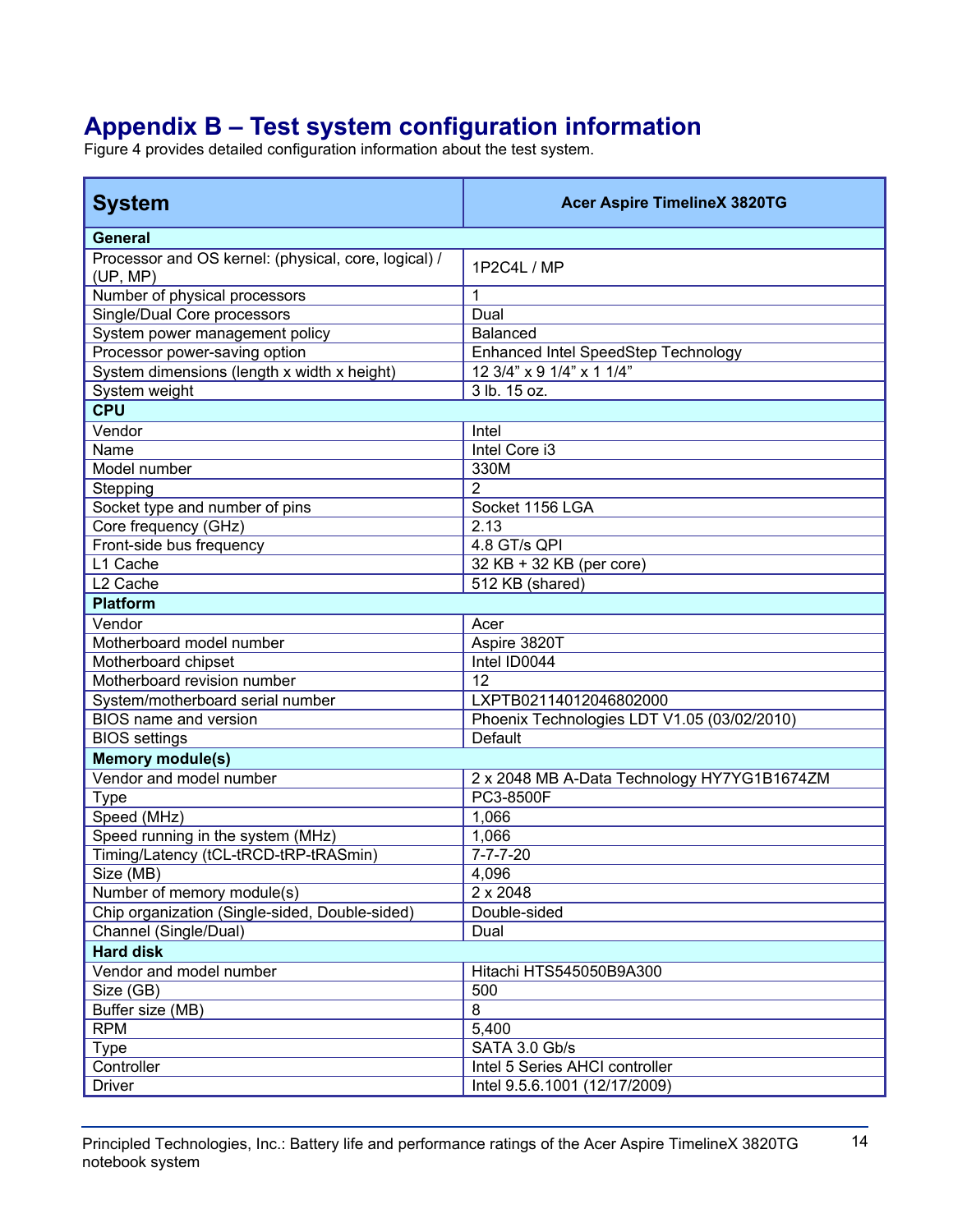| <b>System</b>                               | <b>Acer Aspire TimelineX 3820TG</b>                 |  |
|---------------------------------------------|-----------------------------------------------------|--|
| <b>Operating system</b>                     |                                                     |  |
| Name                                        | Windows 7 Home Premium                              |  |
| <b>Build number</b>                         | 7600                                                |  |
| Service Pack                                | N/A                                                 |  |
| File system                                 | <b>NTFS</b>                                         |  |
| Kernel                                      | ACPI x64-based PC                                   |  |
| Language                                    | English                                             |  |
| Microsoft DirectX version                   | DirectX 11                                          |  |
| <b>Graphics - Discrete</b>                  |                                                     |  |
| Vendor and model number                     | ATI Mobility Radeon HD 5470                         |  |
| <b>Type</b>                                 | <b>Discrete</b>                                     |  |
| Chipset                                     | ATI Mobility Radeon HD 5470                         |  |
| <b>BIOS</b> version                         | 012.019.000.010                                     |  |
| Total available graphics memory (MB)        | 2,138                                               |  |
| Dedicated video memory (MB)                 | 512                                                 |  |
| System video memory (MB)                    | 0                                                   |  |
| Shared system memory (MB)                   | 1,626                                               |  |
| Resolution                                  | 1366 x 768 x 32 bit                                 |  |
| <b>Driver</b>                               | ATI Technologies Inc. 8.692.1.0 (01/22/2010)        |  |
| <b>Graphics - Integrated</b>                |                                                     |  |
| Vendor and model number                     | Intel GMA HD                                        |  |
| <b>Type</b>                                 | Integrated                                          |  |
| Chipset                                     | Intel GMA HD (Core i3)                              |  |
| <b>BIOS</b> version                         | 1994.0                                              |  |
| <b>Total Available Graphics Memory (MB)</b> | 1,754                                               |  |
| Dedicated Video Memory (MB)                 | 128                                                 |  |
| System Video Memory (MB)                    | $\mathbf 0$                                         |  |
| Shared System Memory (MB)                   | 1,626                                               |  |
| Resolution                                  | 1366 x 768 x 32 bit                                 |  |
| <b>Driver</b>                               | ATI Technologies Inc. 8.692.1.0 (01/22/2010)        |  |
| Sound card/subsystem                        |                                                     |  |
| Vendor and model number                     | ATI High Definition Audio Device                    |  |
| <b>Driver</b>                               | ATI Technologies Inc. 5.0.7000.9 (01/18/2009)       |  |
| Sound card/subsystem 2                      |                                                     |  |
| Vendor and model number                     | Realtek Semiconductor Corp.                         |  |
| <b>Driver</b>                               | Realtek Semiconductor Corp. 6.0.1.6029 (01/19/2010) |  |
| <b>Ethernet</b>                             |                                                     |  |
| Vendor and model number                     | Atheros AR8151 PCI-E                                |  |
| <b>Driver</b>                               | Atheros 1.0.0.23 (12/22/2009)                       |  |
| <b>Wireless</b>                             |                                                     |  |
| Vendor and model number                     | Atheros AR5B93                                      |  |
| <b>Driver</b>                               | Atheros Communications Inc. 8.0.0.279 (12/29/2009)  |  |
| <b>USB ports</b>                            |                                                     |  |
| Number                                      | $\mathbf{3}$                                        |  |
| <b>Type</b>                                 | 2.0                                                 |  |
| Other                                       | <b>HDMI</b>                                         |  |
| IEEE 1394 ports                             |                                                     |  |
| Number                                      | $\pmb{0}$                                           |  |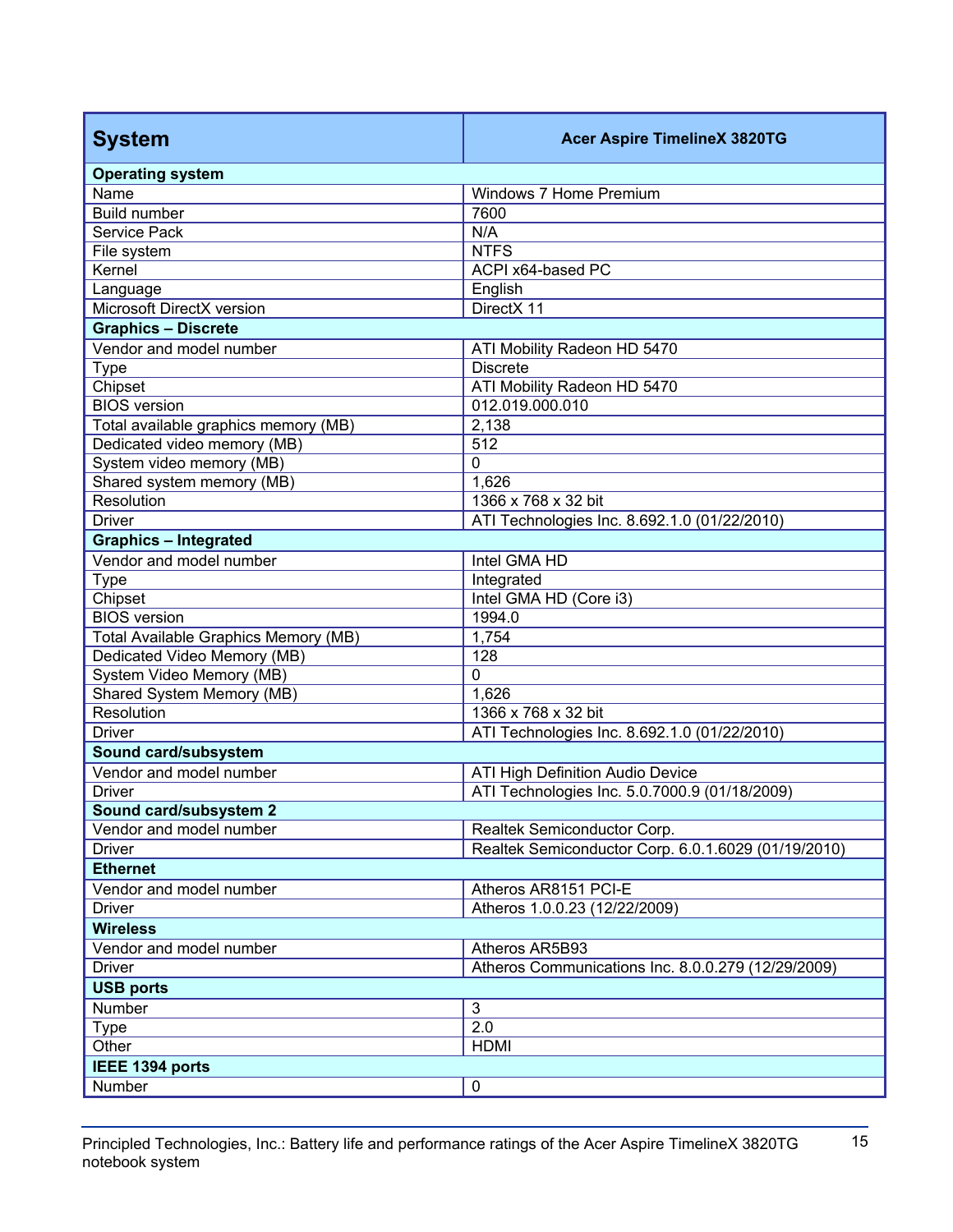| <b>Acer Aspire TimelineX 3820TG</b> |  |  |
|-------------------------------------|--|--|
| <b>Monitor</b>                      |  |  |
| LED                                 |  |  |
| 13.3                                |  |  |
|                                     |  |  |
| <b>Battery</b>                      |  |  |
| AS10B5E Lithium-ion                 |  |  |
| 10 1/2" x 1 7/8" x 7/8"             |  |  |
| 6200 mAh / 10.8V (67 Wh)            |  |  |
|                                     |  |  |
|                                     |  |  |

**Figure 4: Detailed configuration information for the test system.**